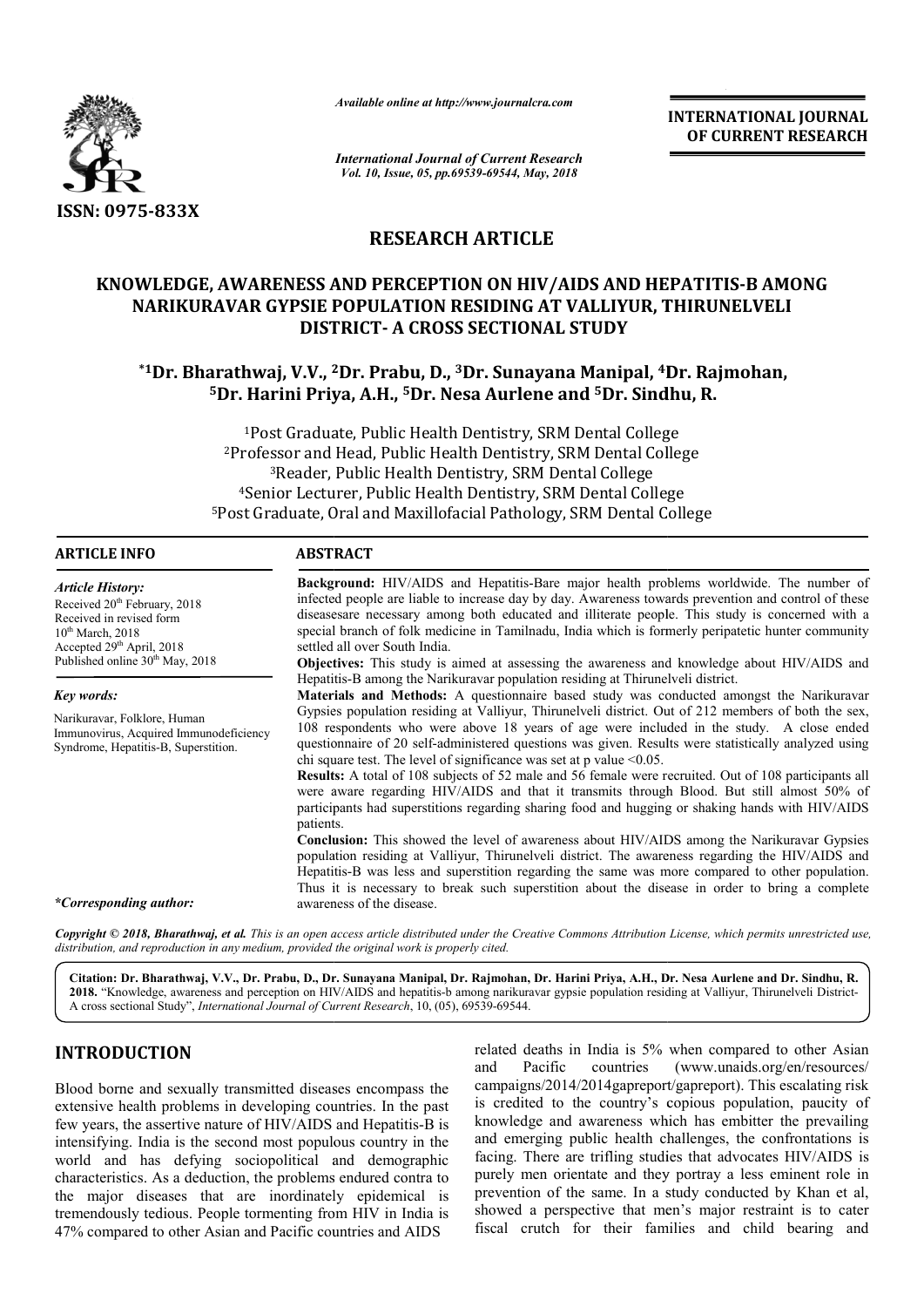contraception are women's portrayal (Khan, 1998). In another study, husband and wives duos consider reproductive health is principally "women's affair" (Barua, ?) Further the rural set up is in par with urban in such diseases. Hepatitis-B, au contraire, pursues the same route of transmission as HIV/AIDS. It is conceivably a life threatening liver infection engendered by Hepatitis-B virus. It is a preeminent global health problem. Further it can provoke chronic infection and oblige people in lofty risk of death from cirrhosis and liver cancer. Since 1982, the vaccines feigning counter to Hepatitis-B are available which provided almost effective prevention against the infection and development of chronic liver diseases or liver cancer due to Hepatitis-B. The World Health Organization suggests that more than 2 billion people worldwide have been infected with Hepatitis-B, of these approximately 240 million individuals have chronic liver infection and at risk of serious illness and death, mainly from liver cirrhosis and hepatocellular carcinoma (HCC). More than 780,000 people die every year due to acute or chronic diseases of Hepatitis-B (World Health Organization, 2014; Lavanchy, 2004; Lok, 2002 and Goldstein, 2005). India harbors 10-15% of the entire pool of Hepatitis-B infection carriers of the world (Datta, 2008). India has around 40 million Hepatitis-B carriers of which 15- 25% are likely to suffer from cirrhosis and liver cancer and die prematurely (Datta, 2008) This epidemiological data on Hepatitis-B infection is of high significance to implement new strategies to tackle the spread of the disease and to determine area of high endemicity and to understand the risk of transmission (Puri, 2014).

HIV and Hepatitis-B prevention must be a multidisciplinary approach involving physicians, dentists, pharmacists, nurses, health educators, therapists and other health care providers. Patients see dental practices as a place where they can discuss and receive valuable and trusted information about HIV and Hepatitis-B. Studies consistently demonstrate that patients view their dentist as a trusted and authoritative source of health information (Alex, ?). There is a high possibility that dentists treat HIV and Hepatitis-B infected patients unknowingly because most patients are probably unaware of their HIV or Hepatitis-B status. The undiagnosed, untreated patient may unknowingly be a hazard to dentists, dental staff and other patients, especially because every day dental practices involve invasive procedures and instrument reuse. There is documented evidence of HIV and Hepatitis-B transmission in dental operations (Puri, 2014). For these reasons, it is the role of dentists to ensure prevention and identify the incidence of the disease. The present situation of these diseases in India is complicated by several social and cultural belief among people especially in rural areas and tribes. There exists a social pressure among the women of such communities in early marriages and early child births and which makes them vulnerable and in turn the community is being the prey for such diseases. The present population dealt with in this study is such a kind of nomadic tribe named as Narikuravars. They are Nomads and reside at many parts of Tamilnadu and in this study, the population was chosen from Valliyur, Thirunelveli district. This population are thought to be migrated from the Northern parts of India approximately before 4 centuries. This has proof as they speak a language called 'Vagriboli' which indicates a Guajarati origin. The Narikuravars are predominantly depicted as Kuravar in ancient Tamil literature (Alex, ?) They are vagrant and roam in and out in one or more fixed routes. This population earns their living by hunting, fortune telling, selling medicines and cosmetics. This type of community has their own cultural practices and taboo which they do not often prefer sharing external. There are many Non-Governmental organizations supporting their living and the Indian Settlement Policies has benefitted them by providing small plots and houses called colonies. The Narikuravar society is divided into a number of hierarchically ordered patrilineal exogamous clans who have fixed relationships with each other and they are evenly distributed all over South India. The intercolonial relationships that is established through long standing perpetuated marriages along with political and economic concern and activity () The purpose of choosing this community is for two reasons. They remain isolated predominantly from outside communities and they are sexually active and promiscuous. Hence, their monitored sexual practices and their cultural belief would lead to several misfortunes which could not be dealt with when it becomes too late. This study is aimed at assessing the knowledge and awareness on HIV/AIDS and Hepatitis-B among Narikuravar Gypsie population residing at Valliyur, Thirunelveli district.

### **MATERIALS AND METHODS**

Study Design: A descriptive cross sectional study was conducted on knowledge, awareness and perception on HIV/AIDS and HEPATITIS-B among the gypsie jackal community who are remotely connected to the normal society.

**Study Area:** The study was conducted in a place called Valliyur in Thirunelveli district in the southernmost part at the junction of the Eastern and Western Ghats of Tamilnadu at 8.4128° N, 77.6236° E.

**Study Population:** The entire universe of the Nomadic population of Narikuravar community residing at Valliyur were taken for the study. This population is highly inaccessible as they do not mingle with the other population. Permission to visit them for the study was obtained from the local NGOs who had a good relationship with the community. The entire population was informed priorly of the study as they were made to stay back from going for their business of selling handmade jewellery.

**Ethical Clearance:** Ethical Clearance was obtained from Institutional Review Board of the SRM Dental College prior to the study.

**Methodology:** Prior to the study the population was met directly with the help of local NGOs (Non-Governmental Organizations) and demography data was obtained. It included entire universe of Nomadic Narikuravar population. The study was conducted for three days according to the availability of the members of population. The members were made to assemble at a particular residence and the questions were asked to the study subjects. The study population was divided into three with 36 members each day to whom the questionnaire was given. As they were illiterate the question were asked by the investigator and the corresponding response were noted by a recording clerk.

**Questionnaire:** A validated questionnaire was prepared in their vernacular language before the study that comprises of 20 questions. The questionnaire was close ended with the choices of Yes, No and Unknown. The questions were translated to the local language of Tamil with the help of two individual translators.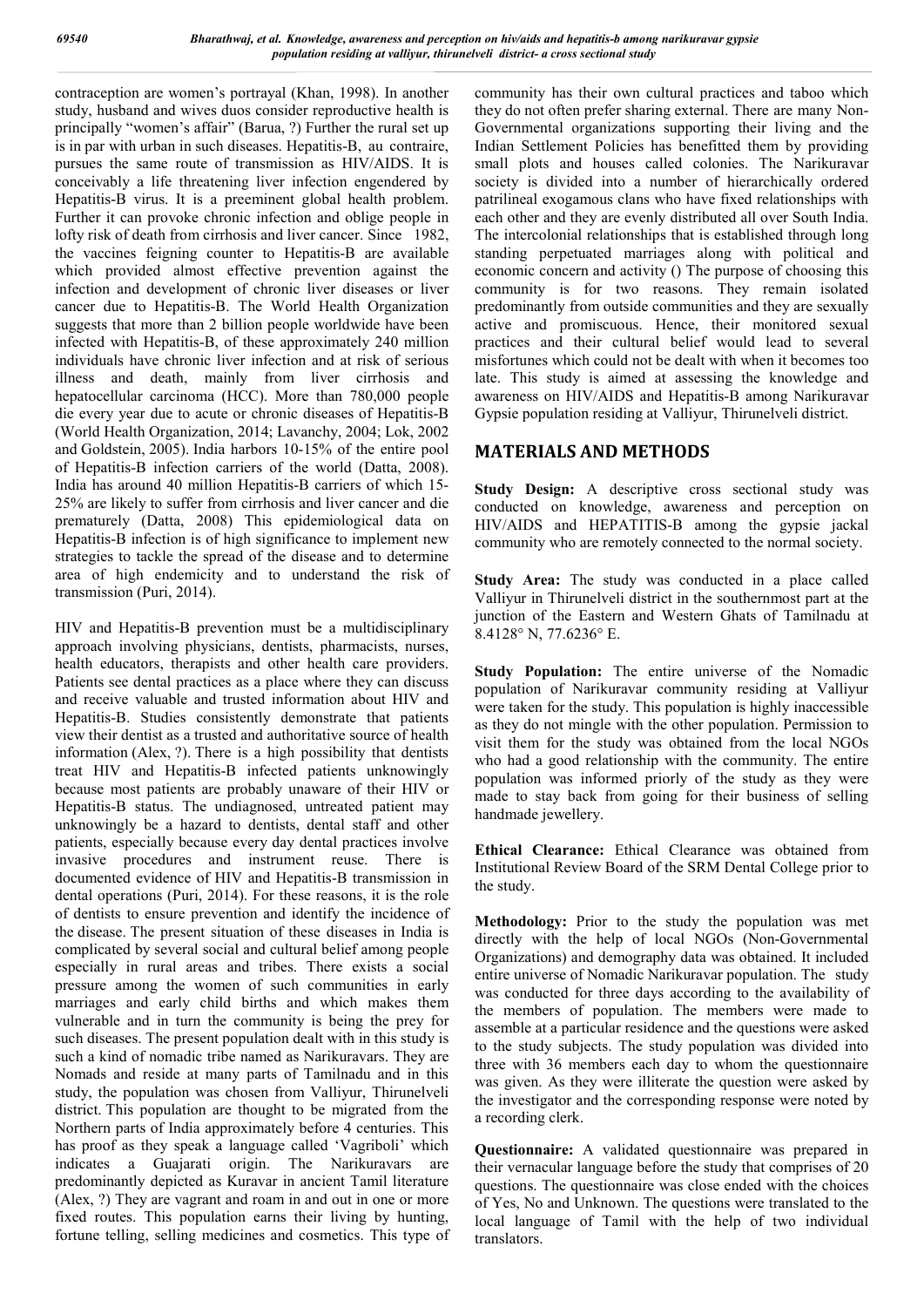|  | Table 1. Based on Age |  |
|--|-----------------------|--|
|--|-----------------------|--|

| S.No | Questions                                    | Response      |                    | age                  |                    | chi square               | p-value, significance    |
|------|----------------------------------------------|---------------|--------------------|----------------------|--------------------|--------------------------|--------------------------|
|      |                                              |               | $18 - 25$          | 26-45                | More than 45       |                          |                          |
|      |                                              |               | yrs.               | yrs.                 | yrs.               |                          |                          |
| 1.   | do you know a disease named hiv/aids         | yes           | 37                 | 50                   | 21                 | $\overline{\phantom{0}}$ |                          |
|      |                                              | no            | $\boldsymbol{0}$   | $\boldsymbol{0}$     | $\boldsymbol{0}$   |                          |                          |
| 2.   | does hiv/aids spread from mother to infant   | yes           | 27                 | 24                   | 8                  | 8.2259                   | $0.01636$ , significant  |
|      |                                              | no            | 10                 | 26                   | 13                 |                          |                          |
| 3.   | does hiv/aids spread from sharing food in    | yes           | 26                 | 40                   | 20                 | 5.5164                   | 0.075911, not            |
|      | same container                               | no            | 11                 | 10                   | $\mathbf{1}$       |                          | significant              |
| 4.   | is hiv/aids a preventable disease            | yes           | 27                 | 14                   | 10                 | 17.258                   | $0.000179$ , significant |
|      |                                              | no            | 10                 | 36                   | 11                 |                          |                          |
| 5.   | is hiv/aids a curable disease                | yes           | 7                  | 15                   | 6                  | 1.4546                   | 0.483207,not             |
|      |                                              | no            | 30                 | 35                   | 15                 |                          | significant              |
| 6.   | does hiv/aids spread by shaking hands or     | yes           | 24                 | 38                   | 19                 | 4.7362                   | 0.093657,not             |
|      | hugging an already infected person           | no            | 13                 | 12                   | $\overline{c}$     |                          | significant              |
| 7.   | do you prefer eating with an hiv/aids        | yes           | 15                 | 24                   | 20                 | 17.822                   | $0.000135$ , significant |
|      | infected person                              | no            | 22                 | 26                   | $\mathbf{1}$       |                          |                          |
| 8.   | washing your sex organs or bathing after     | yes           | 17                 | 21                   | 8                  | 0.3511                   | 0.839015,not             |
|      | intercourse will prevent hiv/aids            | no            | 20                 | 29                   | 13                 |                          | significant              |
| 9.   | does hiv/aids spread by body tatooing        | yes           | 34                 | 41                   | 21                 | 5.3653                   | 0.06838, not significant |
|      |                                              | no            | 3                  | 9                    | $\mathbf{0}$       |                          |                          |
| 10.  | does hiv/aids spread through blood           | yes           | 37                 | 50                   | 21                 |                          |                          |
|      | transfusion                                  | no            | $\mathbf{0}$       | $\mathbf{0}$         | $\mathbf{0}$       |                          |                          |
| 11.  | does hepatitis-b spread while having food    | yes           | $\mathbf{0}$       | $\mathbf{0}$         | 1                  | 12.25                    | $0.015584$ , significant |
|      | cooked by an infected person                 | no            | 6                  | 17                   | $\mathbf{1}$       |                          |                          |
|      |                                              | unknown       | 31                 | 33                   | 19                 |                          |                          |
| 12.  | does hepatitis-b spread by sharing food      | yes           | 6                  | 3                    | $\boldsymbol{0}$   | 18.086                   | 0.001187, significant    |
|      | with infected persons                        | no            | $\mathbf{0}$       | 14                   | $\mathfrak{2}$     |                          |                          |
|      |                                              | unknown       | 31                 | 33                   | 19                 |                          |                          |
| 13.  | does hepatitis-b spread through sneezing     | yes           | 6                  | 11                   | $\mathfrak{2}$     | 9.8338                   | 0.043322, significant    |
|      |                                              | no            | $\boldsymbol{0}$   | 6                    | $\boldsymbol{0}$   |                          |                          |
|      |                                              | unknown       | 31<br>$\mathbf{0}$ | 33<br>$\overline{4}$ | 19<br>$\mathbf{1}$ |                          |                          |
| 14   | does hepatitis-b spread through shaking      | yes           | 6                  | 13                   | $\mathbf{1}$       | 8.2085                   | 0.084232,not             |
|      | hands with infected person                   | no            | 31                 | 33                   | 19                 |                          | significant              |
| 15.  | does hepatitis-b spread by having sex with   | unknown       | $\boldsymbol{0}$   | 5                    | $\mathbf{1}$       | 8.5337                   | 0.073874,not             |
|      | infected person                              | yes           | 6                  | 12                   | $\mathbf{1}$       |                          | significant              |
|      |                                              | no<br>unknown | 31                 | 33                   | 19                 |                          |                          |
| 16.  | does hepatitis-b spread by sharing unsterile | yes           | $\theta$           | $\tau$               | $\mathbf{1}$       | 9.5672                   | 0.048384, significant    |
|      | shaving kits                                 | no            | 6                  | 10                   | $\mathbf{1}$       |                          |                          |
|      |                                              | unknown       | 31                 | 33                   | 19                 |                          |                          |
| 17.  | does hepatitis-b spread faster than hiv/aids | yes           | $\mathbf{0}$       | 1                    | $\mathbf{1}$       | 8.9902                   | 0.061344,not             |
|      |                                              | no            | 6                  | 16                   | 1                  |                          | significant              |
|      |                                              | unknown       | 31                 | 33                   | 19                 |                          |                          |
| 18.  | is hepatitis-b a curable disease             | yes           | 6                  | 16                   | $\mathfrak{2}$     | 6.9403                   | 0.13908, not significant |
|      |                                              | no            | $\mathbf{0}$       | -1                   | $\mathbf{0}$       |                          |                          |
|      |                                              | unknown       | 31                 | 33                   | 19                 |                          |                          |
| 19.  | is vaccination required for young children   | yes           | 6                  | 16                   | $\mathfrak{2}$     | 6.9403                   | 0.13908, not significant |
|      | against hepatitis-b                          | no            | $\mathbf{0}$       | $\mathbf{1}$         | $\mathbf{0}$       |                          |                          |
|      |                                              | unknown       | 31                 | 33                   | 19                 |                          |                          |
| 20.  | does hepatitis-b spread through blood        | yes           | 6                  | 12                   | $\mathfrak{2}$     | 9.1394                   | 0.057709,not             |
|      | transfusion                                  | no            | $\mathbf{0}$       | 5                    | $\mathbf{0}$       |                          | significant              |
|      |                                              | unknown       | 31                 | 33                   | 19                 |                          |                          |

If a particular member is illiterate he/she was given explanation for each question and their responses were recorded by a recording clerk. The questionnaire with 20 questions were split into two categories. The first 10 questions were regarding the awareness of HIV/AIDS and rest of the 10 questions were regarding the awareness of Hepatitis-B. The questions were based on their habits in their daily activities related to their disease and based on their superstitions regarding the diseases. The questions included in the study are given below.

**Inclusion and Exclusion Criteria:** The population of the gypsie jackal community constitutes entire sample of the study as they were small in number. As this was a study that is to be done on adult due to nature of questions implied, subjects who were above 18 years of age were included in the study. Those who were absent during the study period of three days were excluded of the study.

**Sampling:** The population had 212 members. Out of 212 members of both the sexes, those who were following inclusion criteria were selected and thus 108 sample were chosen. Out of 212 subjects, 58 were excluded due to age criteria and 46 were excluded as they were not present during the study. So a total of 108 subjects were taken as study population. Of 108 subjects, 52 male and 56 female were involved and were categorized to three age groups of 18- 25years with 37 members, 26-45years with 50 members and more than 45 years of age with 21 members. The 108 subjects were even split up into Male and Female population.

**Study Armamentarium:** A close ended questionnaire of 20 questions was given. The first 10 questions were regarding their awareness on HIV/AIDS and the remaining 10 questions were regarding their awareness on Hepatitis-B. The questions were given in the Tamil language so that it can be easily conveyed to them as their literacy level is very minimum.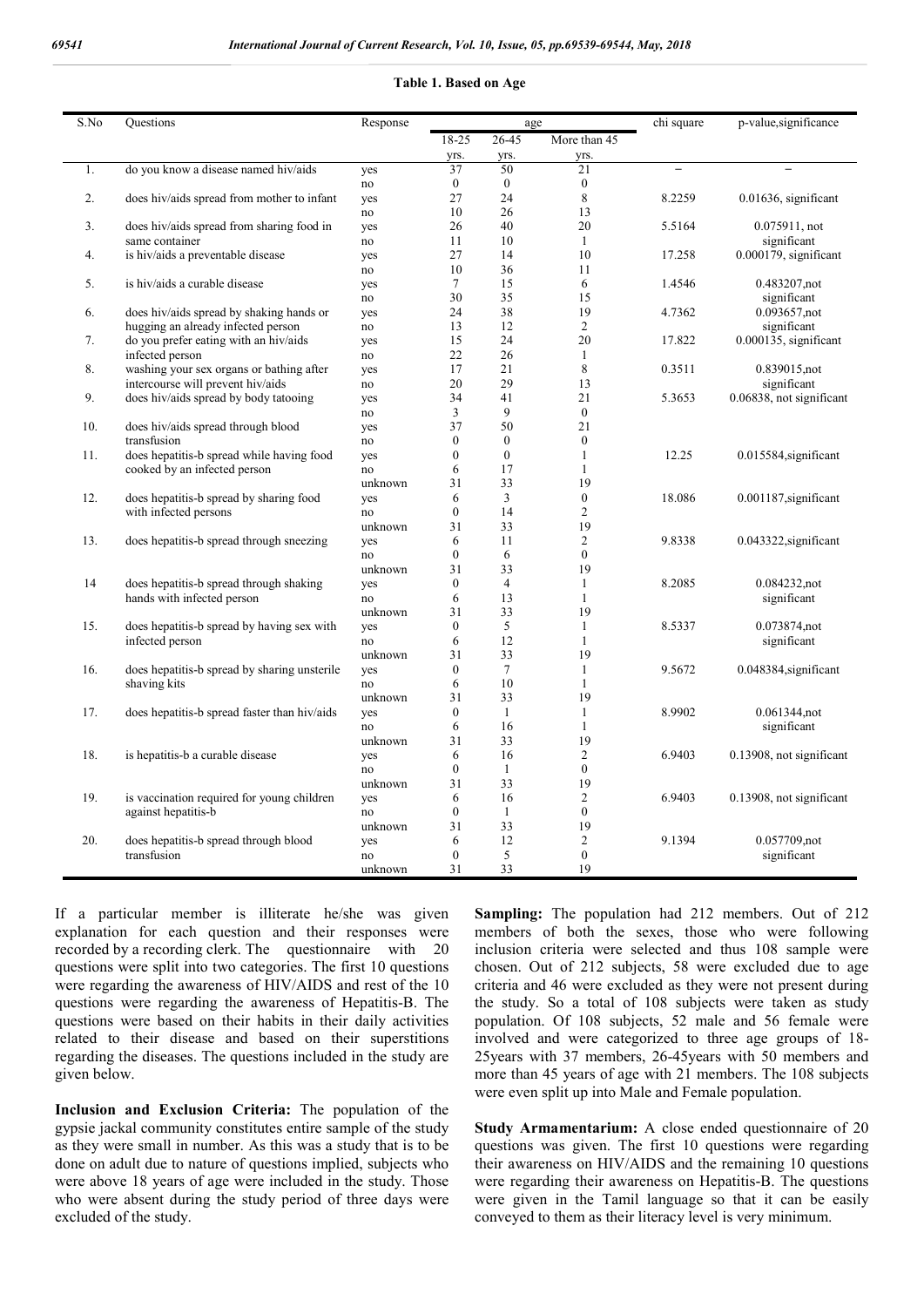**Statistical Analysis:** The results were statistically analyzed using Chi Square Test for Homogeneity. The comparison with age and comparison with gender was done separately. The statistical test was performed with SPSS ver. 20. The level of significance was set at p value  $\leq 0.05$ .

irrespective of their age. Few basic questions regarding their knowledge about HIV/AIDS such as "HIV/AIDS spread from mother to infant", "HIV/AIDS a preventable disease" and "HIV/AIDS a curable disease" lacked awareness in such a way that nearly half (45.3%, 52.77% and 74.07% respectively) of

#### **Table 2. Based on Gender**

| Female<br>Male<br>Yes<br>Do you know a disease named hiv/aids<br>52<br>56<br>1.<br>$\overline{\phantom{0}}$<br>No<br>$\boldsymbol{0}$<br>$\mathbf{0}$<br>2.<br>23<br>36<br>Does hiv/aids spread from mother to infant<br>Yes<br>4.3753<br>29<br>20<br>N <sub>o</sub><br>39<br>3.<br>Does hiv/aids spread from sharing food in same container<br>Yes<br>47<br>7.1513<br>5<br>17<br>N <sub>o</sub><br>Yes<br>33<br>4.<br>Is hiv/aids a preventable disease<br>18<br>6.3952<br>34<br>23<br>No<br>Is hiv/aids a curable disease<br>12<br>5.<br>Yes<br>16<br>1.225 | Significance<br>0.036463.<br>significant<br>0.007491,<br>significant<br>$0.011443$ ,<br>significant<br>$0.268389$ , not |
|---------------------------------------------------------------------------------------------------------------------------------------------------------------------------------------------------------------------------------------------------------------------------------------------------------------------------------------------------------------------------------------------------------------------------------------------------------------------------------------------------------------------------------------------------------------|-------------------------------------------------------------------------------------------------------------------------|
|                                                                                                                                                                                                                                                                                                                                                                                                                                                                                                                                                               |                                                                                                                         |
|                                                                                                                                                                                                                                                                                                                                                                                                                                                                                                                                                               |                                                                                                                         |
|                                                                                                                                                                                                                                                                                                                                                                                                                                                                                                                                                               |                                                                                                                         |
|                                                                                                                                                                                                                                                                                                                                                                                                                                                                                                                                                               |                                                                                                                         |
|                                                                                                                                                                                                                                                                                                                                                                                                                                                                                                                                                               |                                                                                                                         |
|                                                                                                                                                                                                                                                                                                                                                                                                                                                                                                                                                               |                                                                                                                         |
|                                                                                                                                                                                                                                                                                                                                                                                                                                                                                                                                                               |                                                                                                                         |
|                                                                                                                                                                                                                                                                                                                                                                                                                                                                                                                                                               |                                                                                                                         |
|                                                                                                                                                                                                                                                                                                                                                                                                                                                                                                                                                               |                                                                                                                         |
|                                                                                                                                                                                                                                                                                                                                                                                                                                                                                                                                                               |                                                                                                                         |
| 44<br>No<br>36                                                                                                                                                                                                                                                                                                                                                                                                                                                                                                                                                | significant                                                                                                             |
| 43<br>38<br>3.1648<br>6.<br>Do es hiv/aids spread by shaking hands or hugging an<br>Yes                                                                                                                                                                                                                                                                                                                                                                                                                                                                       | 0.07524,not                                                                                                             |
| 9<br>No<br>18<br>already infected person                                                                                                                                                                                                                                                                                                                                                                                                                                                                                                                      | significant                                                                                                             |
| Do you prefer eating with an hiv/aids infected person<br>20<br>39<br>7.<br>Yes<br>10.5768                                                                                                                                                                                                                                                                                                                                                                                                                                                                     | 0.001145,                                                                                                               |
| No<br>32<br>17                                                                                                                                                                                                                                                                                                                                                                                                                                                                                                                                                | significant                                                                                                             |
| Washing your sex organs or bathing after intercourse will<br>21<br>25<br>0.2<br>8.<br>yes                                                                                                                                                                                                                                                                                                                                                                                                                                                                     | 0.654759, not                                                                                                           |
| prevent hiv/aids<br>No<br>31<br>31                                                                                                                                                                                                                                                                                                                                                                                                                                                                                                                            | significant                                                                                                             |
| 9.<br>Does hiv/aids spread by body tatooing<br>Yes<br>50<br>46<br>5.3592                                                                                                                                                                                                                                                                                                                                                                                                                                                                                      | $0.20613$ , not                                                                                                         |
| $\overline{c}$<br>No<br>10                                                                                                                                                                                                                                                                                                                                                                                                                                                                                                                                    | significant                                                                                                             |
| 52<br>56<br>10.<br>Does hiv/aids spread through blood transfusion<br>Yes                                                                                                                                                                                                                                                                                                                                                                                                                                                                                      |                                                                                                                         |
| No<br>$\boldsymbol{0}$<br>$\boldsymbol{0}$                                                                                                                                                                                                                                                                                                                                                                                                                                                                                                                    |                                                                                                                         |
| $\boldsymbol{0}$<br>11.<br>Does hepatitis-b spread while having food cooked by an<br>Yes<br>$\mathbf{1}$<br>5.5623                                                                                                                                                                                                                                                                                                                                                                                                                                            | 0.061967, not                                                                                                           |
| 8<br>infected person<br>N <sub>o</sub><br>16                                                                                                                                                                                                                                                                                                                                                                                                                                                                                                                  | significant                                                                                                             |
| 48<br>Unknown<br>35                                                                                                                                                                                                                                                                                                                                                                                                                                                                                                                                           |                                                                                                                         |
| 12.<br>Yes<br>3<br>Does hepatitis-b spread by sharing food with infected<br>6<br>5.1451                                                                                                                                                                                                                                                                                                                                                                                                                                                                       | $0.076342$ , not                                                                                                        |
| 5<br>No<br>11<br>persons<br>48                                                                                                                                                                                                                                                                                                                                                                                                                                                                                                                                | significant                                                                                                             |
| Unknown<br>35<br>Yes<br>11                                                                                                                                                                                                                                                                                                                                                                                                                                                                                                                                    |                                                                                                                         |
| Does hepatitis-b spread through sneezing<br>8<br>13.<br>8.3732<br>No<br>$\boldsymbol{0}$                                                                                                                                                                                                                                                                                                                                                                                                                                                                      | 0.015198,                                                                                                               |
| 6<br>Unknown<br>35<br>48                                                                                                                                                                                                                                                                                                                                                                                                                                                                                                                                      | significant                                                                                                             |
| 14.<br>Does hepatitis-b spread through shaking hands with<br>Yes<br>5<br>$\boldsymbol{0}$<br>7.6986                                                                                                                                                                                                                                                                                                                                                                                                                                                           | 0.021295,                                                                                                               |
| No<br>12<br>8<br>infected person                                                                                                                                                                                                                                                                                                                                                                                                                                                                                                                              | significant                                                                                                             |
| 35<br>48<br>Unknown                                                                                                                                                                                                                                                                                                                                                                                                                                                                                                                                           |                                                                                                                         |
| 15.<br>Does hepatitis-b spread by having sex with infected<br>Yes<br>$\boldsymbol{0}$<br>8.3732<br>6                                                                                                                                                                                                                                                                                                                                                                                                                                                          | 0.015198.                                                                                                               |
| No<br>8<br>11<br>person                                                                                                                                                                                                                                                                                                                                                                                                                                                                                                                                       | significant                                                                                                             |
| 48<br>Unknown<br>35                                                                                                                                                                                                                                                                                                                                                                                                                                                                                                                                           |                                                                                                                         |
| 8<br>$\boldsymbol{0}$<br>16.<br>Does hepatitis-b spread by sharing unsterile shaving kits<br>Yes<br>9.9605                                                                                                                                                                                                                                                                                                                                                                                                                                                    | 0.006872,                                                                                                               |
| N <sub>o</sub><br>9<br>8                                                                                                                                                                                                                                                                                                                                                                                                                                                                                                                                      | significant                                                                                                             |
| 35<br>48<br>Unknown                                                                                                                                                                                                                                                                                                                                                                                                                                                                                                                                           |                                                                                                                         |
| Yes<br>$\overline{c}$<br>$\boldsymbol{0}$<br>17.<br>Does hepatitis-b spread faster than hiv/aids<br>6.0267                                                                                                                                                                                                                                                                                                                                                                                                                                                    | 0.049127,                                                                                                               |
| N <sub>0</sub><br>15<br>8                                                                                                                                                                                                                                                                                                                                                                                                                                                                                                                                     | significant                                                                                                             |
| 48<br>Unknown<br>35                                                                                                                                                                                                                                                                                                                                                                                                                                                                                                                                           |                                                                                                                         |
| $\,$ 8 $\,$<br>18.<br>Is hepatitis-b a curable disease<br>Yes<br>16<br>5.5623                                                                                                                                                                                                                                                                                                                                                                                                                                                                                 | $0.061967$ , not                                                                                                        |
| N <sub>0</sub><br>$\boldsymbol{0}$<br>$\mathbf{1}$                                                                                                                                                                                                                                                                                                                                                                                                                                                                                                            | significant                                                                                                             |
| 35<br>48<br>Unknown                                                                                                                                                                                                                                                                                                                                                                                                                                                                                                                                           |                                                                                                                         |
| $\,$ 8 $\,$<br>19.<br>Is vaccination required for young children against<br>Yes<br>16<br>5.5623                                                                                                                                                                                                                                                                                                                                                                                                                                                               | $0.061967$ , not                                                                                                        |
| No<br>$\boldsymbol{0}$<br>hepatitis-b<br>$\mathbf{1}$                                                                                                                                                                                                                                                                                                                                                                                                                                                                                                         |                                                                                                                         |
| 48<br>35<br>Unknown                                                                                                                                                                                                                                                                                                                                                                                                                                                                                                                                           |                                                                                                                         |
| 8<br>20.<br>Does hepatitis-b spread through blood transfusion<br>Yes<br>17                                                                                                                                                                                                                                                                                                                                                                                                                                                                                    |                                                                                                                         |
| N <sub>o</sub><br>$\boldsymbol{0}$<br>$\boldsymbol{0}$                                                                                                                                                                                                                                                                                                                                                                                                                                                                                                        |                                                                                                                         |
| 35<br>48<br>Unknown                                                                                                                                                                                                                                                                                                                                                                                                                                                                                                                                           |                                                                                                                         |

## **RESULTS**

**Descriptive Statistics:** The population encompasses a total of 227 members and for this study, 108 sample were recruited who were above 18 years of age and are present on the day of the study. The sample included a total of 52 males (48.1%) and 56 females (51.8%). Based on age they were separated in three categories as 18-25 years with 37 samples (34.25%), 26-45 years with 50 samples (46.2%) and above 46 years with 21 samples (19.44%). This table shows a wide range of awareness lack among the nomadic population which is greatly attributed to their ignorance with the outside world. The first question and 10th question shows that the populations is aware of a certain disease named HIV/AIDS and it spreads through blood,

the population were ignorant. Regarding the questions of HIV/AIDS is either preventable or curable, comparatively larger percentage of population between 26 to 45 years of age had a minimum knowledge. Shaking hands or hugging patients showed that the older generation were superstitious which was comparatively low in younger age groups. Consuming food with infected persons was mostly preferred by younger age group while 50% of them opposed it and was statistically significant. Awareness on sexual practice and HIV/AIDS was still a question as approximately 50% of all age group showed a positive response but since they understood that the disease spreads through blood, almost 80% of the population responded positively that it spreads through body tattooing with same needle and almost 100% population responded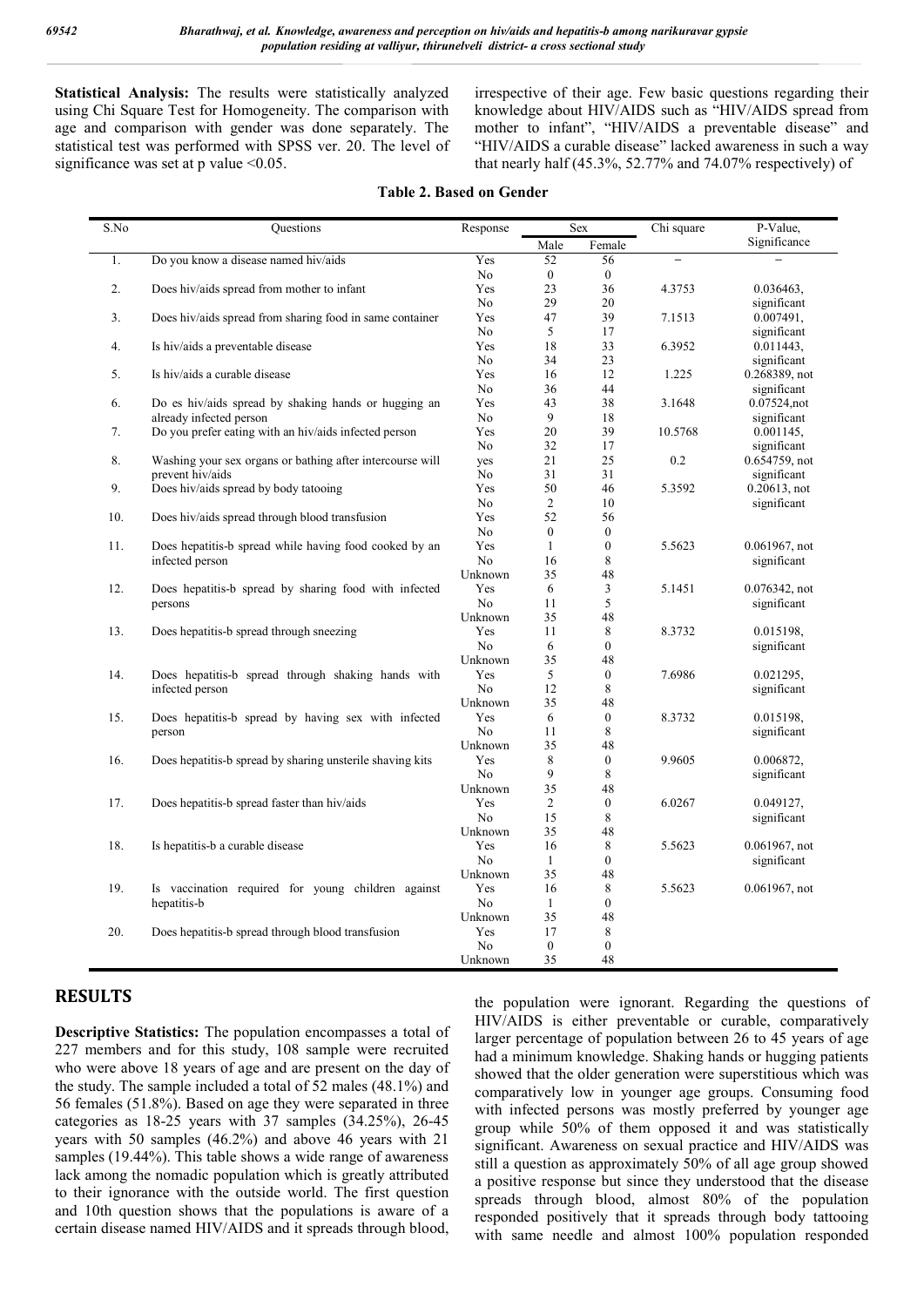positive for the spread of the disease through blood transfusion. Consecutively, regarding Hepatitis B, transfusion. Consecutively, regarding Hepatitis B, predominantly samples did not have any knowledge regarding a disease named Hepatitis B. Almost 80% of population of age 18-25 years, 60% of 26-45 years and 90% of population above 46 years had literally no knowledge about the spread of the disease through cooking food. There was a significant result with 34% of 26-45 years of age samples who also had minute knowledge regarding the same. Sharing of food with infected persons also showed significant results with 28% of 25-45 years aged population had few knowledge regarding this aspect. Furthermore significant results were obtained for the question regarding the spread of disease through sneeze predominantly. Majority of the population, 76.8%, had responded as unknown, while 17.5% had responded positive for spread of Hepatitis B through sneeze. Ignorance on Hepatitis B has attributed to lack of awareness regarding shaking hands or having sex with infected person.

Only 0.04% were aware that HIV/AIDS spreads through sex and only 0.07% were aware that it spreads through unsterile shaving kits. The awareness regarding the cure and spread of the disease was literally minimum of 76%. Almost 22.2% were aware that there exist vaccination for Hepatitis B and has to be preferably given to children and 18% were aware regarding the disease transfusion through blood. Among males and females the knowledge of HIV/AIDS was predominantly seen in males. The awareness regarding the sharing of food to the HIV/AIDS patients were low with 83.9% of males and 69% females answering no and nearly more than half the males and females presumed that this disease is not preventable. Almost 65% of the males believed that HIV/AIDS is not preventable whereas almost 58% of females answered that HIV/AIDS could be prevented and the result showed statistical significance. Consequently almost 74% of the subjects believed it to be a non-curable disease. Males predominantly had a superstition that HIV/AIDS might spread through physical contact such as, shaking hands, hugging or eating with an infected than females. On the case of Hepatitis-B the awareness about the disease was specifically less compared to HIV/AIDS. Most of the males who had awareness regarding Hepatitis-B believed that it spreads through sneezing and shaking hands. In contrary the females responded positive (14.2%) for its spread through sneezing but negative (14.2%) for handshakes. Both males (21.1%) and females (14.2%) responded negative for the spread of Hepatitis-B through sex and use of unsterile shaving kits. Furthermore 28.8% males and 14.2 % females believed that Hepatitis-B spreads faster than HIV/AIDS.

## **DISCUSSION**

Hinged on the sample size of 108 preferred on the particular day of study encompassing 52 males and 56 females, this study has endeavored to disclose the cognizance among the utmost secluded unapproachable community called Narikuravas. Nevertheless the sample size was less significant enough the intact population was comprehended for coverage. The solitary exclusion criteria was the population below 18 years of age. The population was assessed for the two disease to which they are exceedingly vulnerable. In a study by Eknath Naik et al (Naik, 2005), the tribal population of southern Karnataka which encompass a hefty sample population of 5690, however, the present study though encompassed the universal sample, had met with only a slighter sample size of 108 which is on the ground of the lack of ingress to these population group.

According to this study, the females were elevated in number (51.8%) paralleled to the males (48.1%). This is in accord with the above mentioned study by Eknath Naik et al (Naik, 2005). in which the females were 53% compared to the males (47%) of the population. So as to bring about analogies amid the study group, they were pigeon-holed based on age and gender as there was no other means of calculation. Based on age group, they were categorized into 3 age groups of 18-25 years, 26-45 years and more than 46 years.

Another study by Vlassoff et al (2012), showed that men had a larger knowledge about a disease named HIV/AIDS based on gender while based on age the younger women had a better awareness on HIV/AIDS. In contrary, this study showed that all the females who participated in the study were aware of the disease named HIV/AIDS. Concerning the spread of the disease, amplified awareness was sustained among the females compared to males. Female awareness was 53.1% while awareness among the males were51.1%. Pertaining to age, the awareness regarding the transmission was more in younger females of less than 45 years of age. This is attributed to the fact that females of younger generations are mostly exposed to the Social media through televisions when compared to older females and males. In contrary, the study by Eknath Naik et al showed that only 22% of the study subjects were aware of a disease named HIV/AIDS. Furthermore in his study those who were aware of HIV/AIDS only 20% knew the modes of transmission of the disease. In the present study, not only the subjects were aware of the disease transmission but also were aware of its spread through blood transfusion. Though their main hobby is body tattooing and furthermore they don't use sterilization protocols before tattooing, they were aware of the transmission through the needle and they believed that rinsing the needle in coconut oil would sterilize them from the disease if present.

As per the knowledge pertaining to HIV/AIDS, the population performed even more badly in case of Hepatitis-B as the population did not even have the basic few on the same in contrary to HIV/AIDS. Hepatitis-B is a still more isolated disease which is very vague in content even for the general public to understand and appears to be a much more unreachable for this kind of population. The awareness regarding Hepatitis-B was literally very minimal compared to the awareness pertaining to HIV/AIDS. Therefore of the 108 participants of Narikuravas population only 25 (23.1%) participants were aware something regarding Hepatitis-B. In contrary, a study by Setia et al (Setia, 2013), on health care workers showed a 100% awareness among the study population. Furthermore in a meta-analysis by Batham et al (Batham, 2007), showed that the prevalence of Hepatitis-B was 2.4% among the non-tribal population whereas 15.9% among the tribal populations. This shows that the tribal population is practically the not being focused regarding the awareness of Hepatitis-B and HIV/AIDS. There had been many policies that are being implemented for the population regarding the control of HIV/AIDS and Hepatitis-B by the World Health Organization in the Millennium Development Goals. Then again the extent of its reach and the population that has been profited has been clearly put out of this study as habitually the disadvantaged are the rural and such analogous tribal population. Hence the enforced policy and persistent monitoring by the Public Health Organizations will make the most impervious population beneficial.